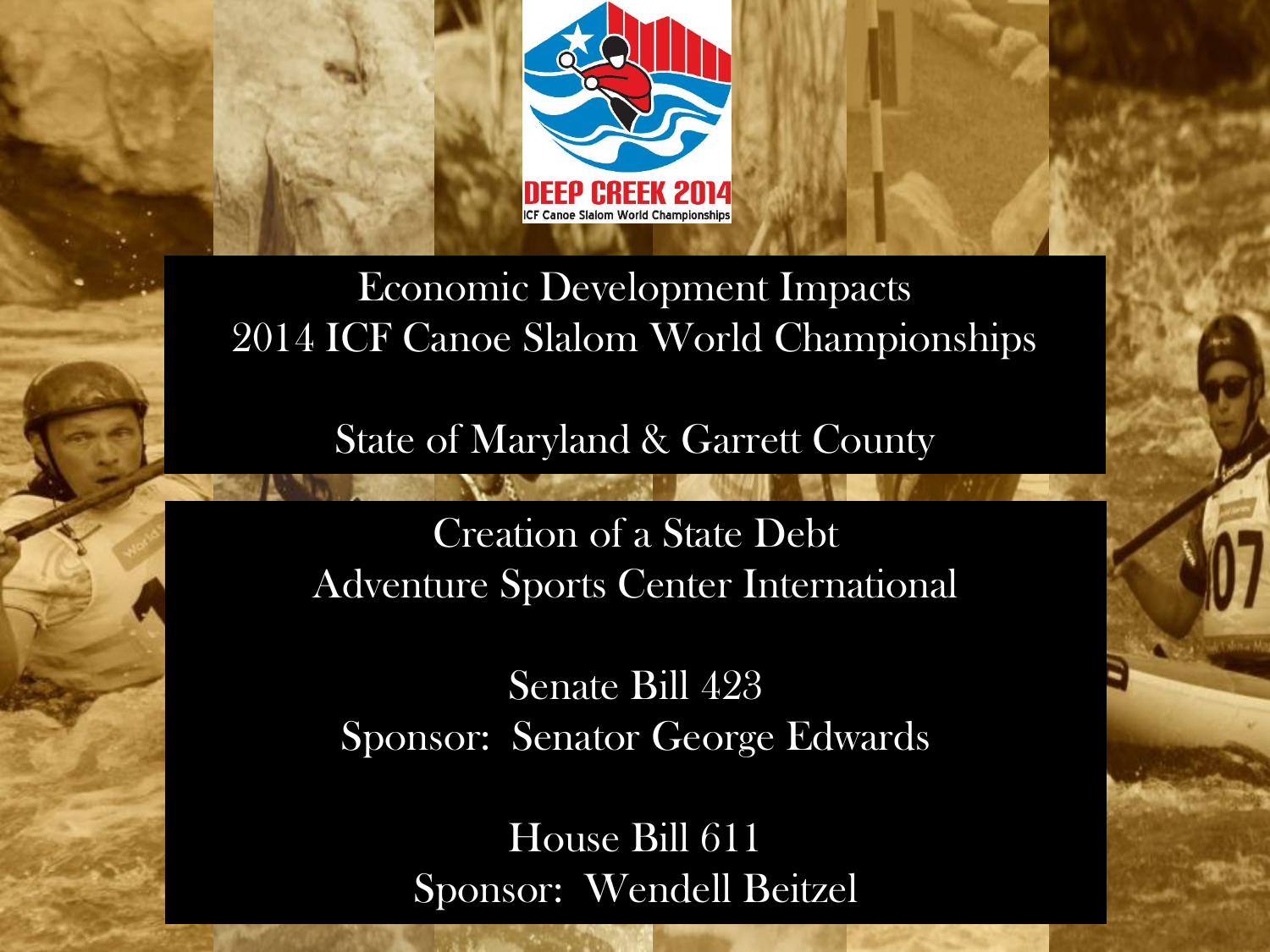

### 1989 World Championships Economic Impact

# Total Economic Impact: \$10M

(In Millions of 1988 Dollars as reported by Maryland Department of Economic and Employment Development)

| Category                        | <b>Direct Event</b><br>Related<br>Impact | Indirect and<br>Induced<br>Impact | Total<br>Economic<br>Impact |                                                                |
|---------------------------------|------------------------------------------|-----------------------------------|-----------------------------|----------------------------------------------------------------|
| Gross Sales                     | \$1.144                                  | \$0.976                           | \$2.12                      |                                                                |
| Employee<br>Income              | \$0.494                                  | \$0.261                           | \$0.755                     |                                                                |
| Total<br>Employment<br>Workdays | 10,250                                   | 3,750                             | 14,000                      | Note:<br>Equivalent<br>value of 56<br>annual full<br>time jobs |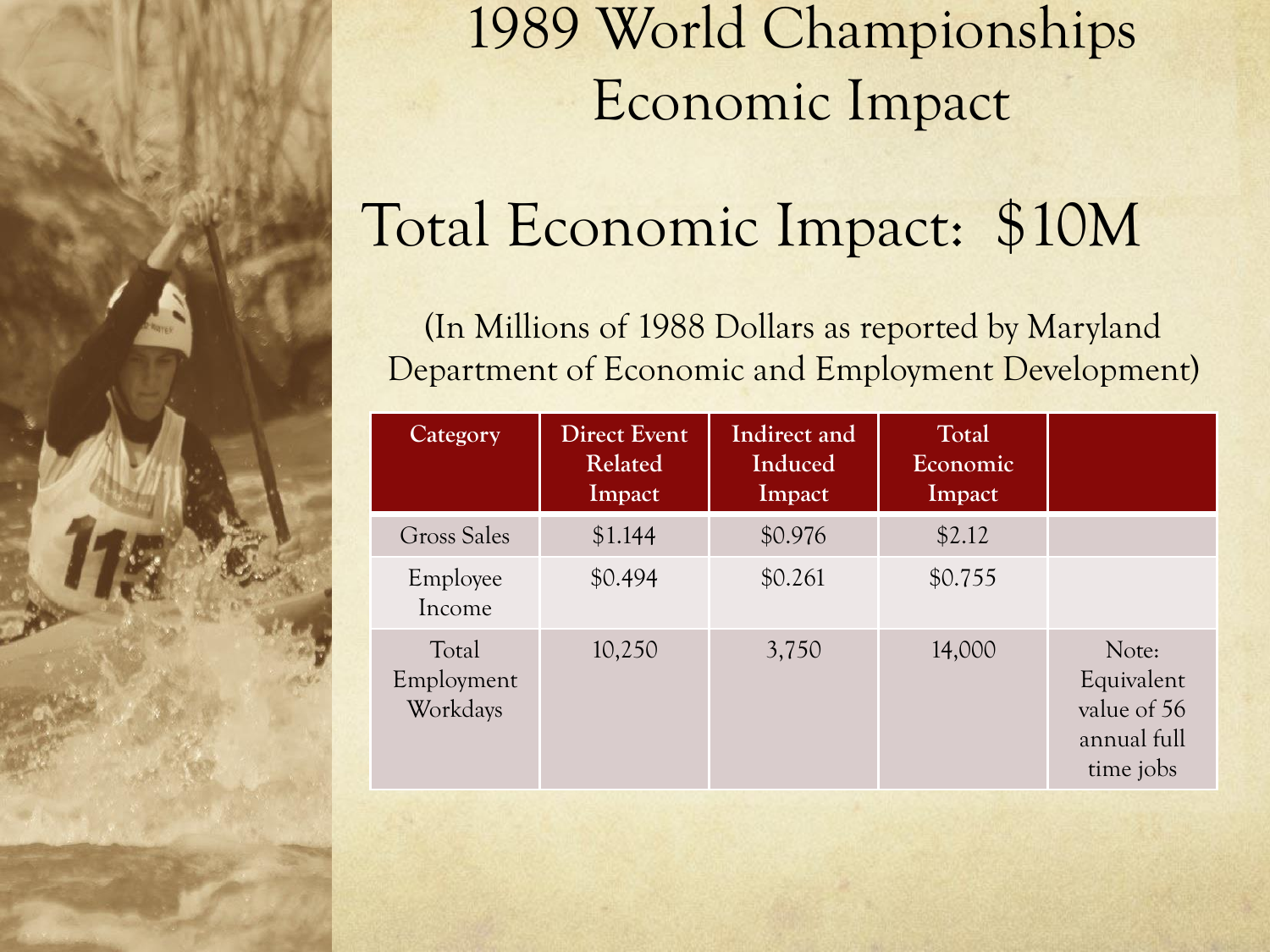

### 1989 World Championships Economic Impact

# Total Fiscal/Tax Impact in Maryland from 1989 Event = \$103,800

| Category                    | <b>State Sales</b><br><b>Tax</b> | Personal<br><b>Income Tax</b> | <b>Total State</b><br><b>Tax</b> | <b>County Tax</b><br>Personal<br>Income<br><b>Surtax</b> |
|-----------------------------|----------------------------------|-------------------------------|----------------------------------|----------------------------------------------------------|
| Spectators &<br>Competitors | \$43.7K                          | \$14K                         | \$57.7K                          | \$7K                                                     |
| Organization<br>& Admin     | \$22.3K                          | \$11.2K                       | \$33.5K                          | \$5.6K                                                   |
| Total                       | \$66K                            | \$25.2K                       | \$91.2                           | \$12.6                                                   |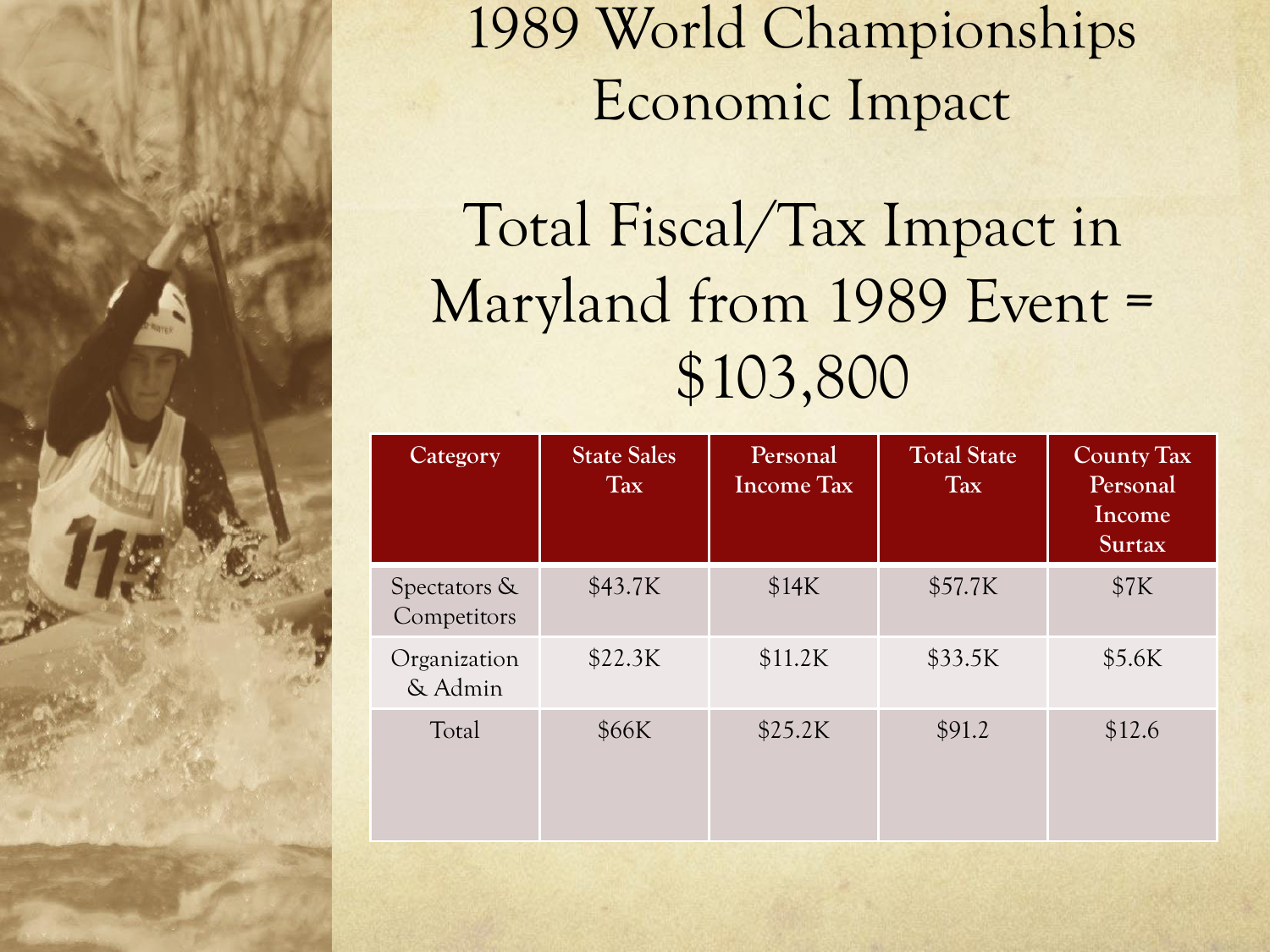2014 World Championships Economic Impact The World Championship Event 1989 2014 \$10M \$17.9M

> (adjusted using Consumer Price Index to 2010 value)

Ancillary Events & Variables 1989 2014 \$0M \$2-3M

# Total Impact 2014: \$20-21M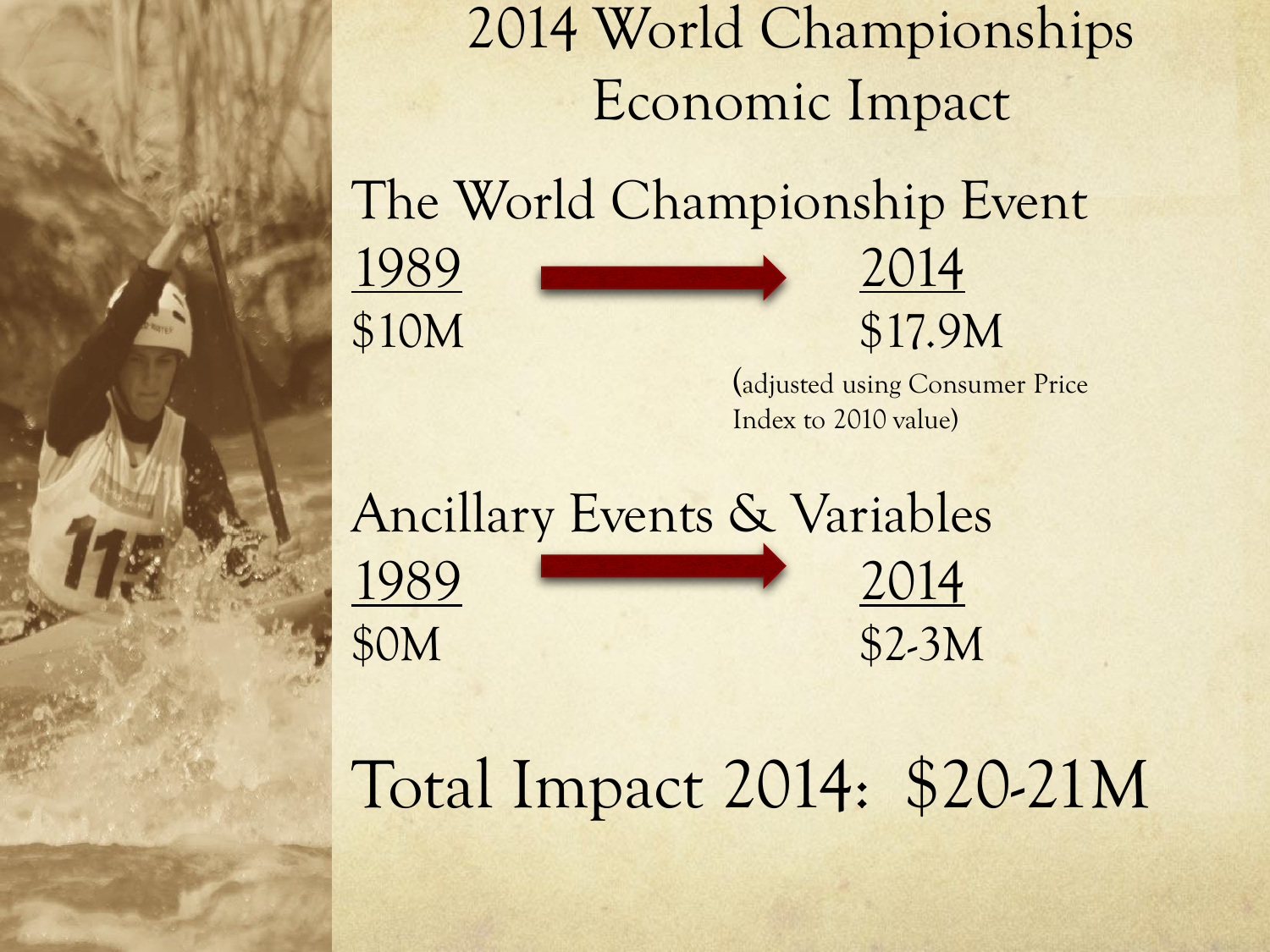

## 2014 World Championships

### Ancillary Events

- 4-5 Week Traveling AdventureFest™ showcasing regional communities and leading up to Worlds.
- 2-3 New Legacy Events created and their inaugural debuts
- 2-4 day Planet Canoe B2B/B2C tradeshow at Wisp Resort & ASCI facility
- Whitewater Festival on the Mountain coinciding with the competition and offering worldclass food, beverage and merchandise.
- 18 day publicity flotilla paddling from Fort McHenry to Cumberland and traversing a multitude of Maryland communities & towns.
- Tie in with Star Spangled 200 celebrations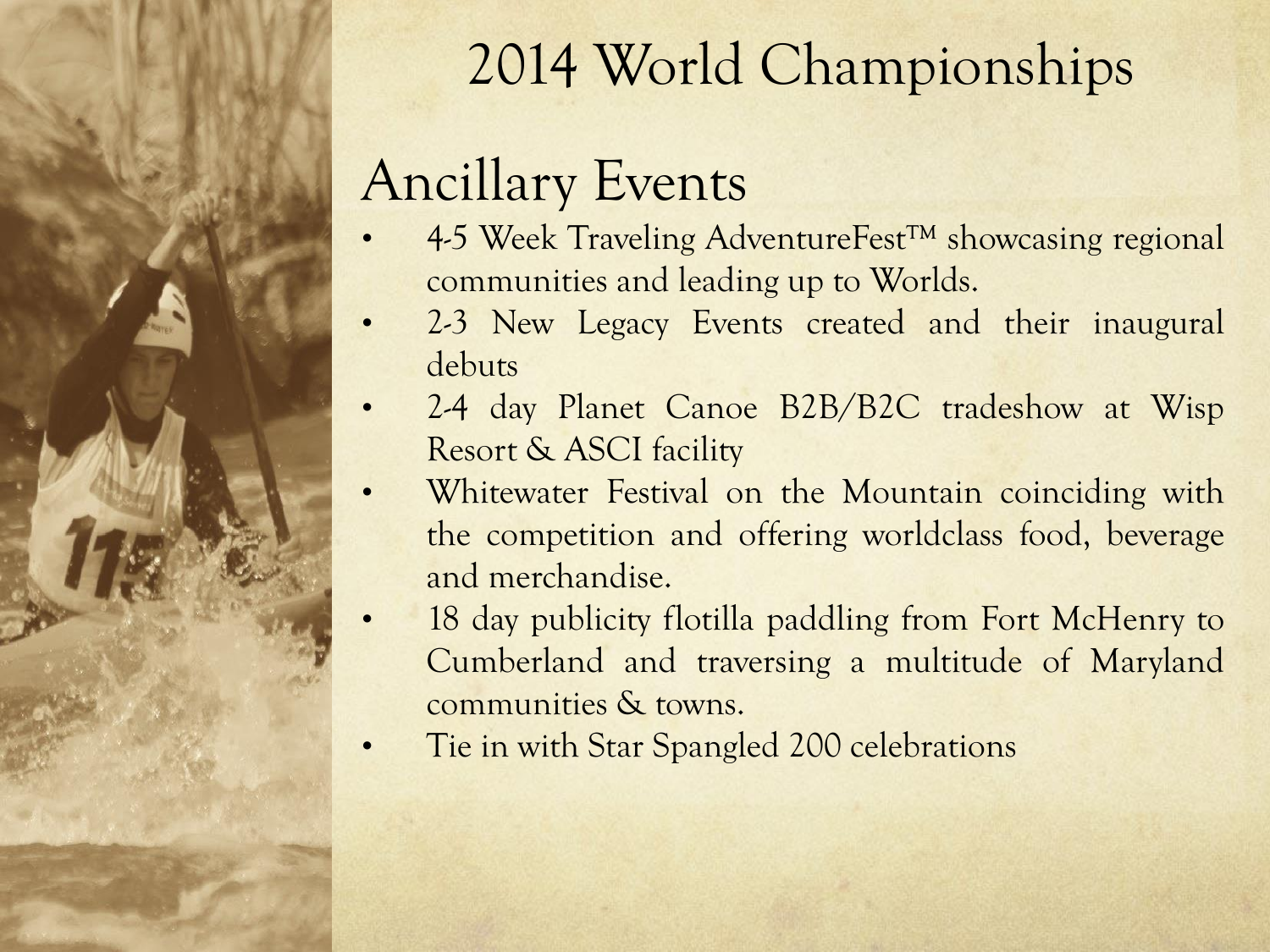

## 2014 World Championships

### Additional Variables

- Larger marketing reach
	- **Website**
	- Social Media
- Broadcast reach will be larger
- Long Term Naming Rights Sponsorship generating 2.5M over 10 years that will be pumped back into the facility
- A strong unified branding that will endure long after the World Championships.
- A 5 year strategic plan for developing ongoing legacy events and bringing other events to Garrett County.
- Travel Packaging that will be highly desirable from the short haul markets (packaging transport, lodging, meals)